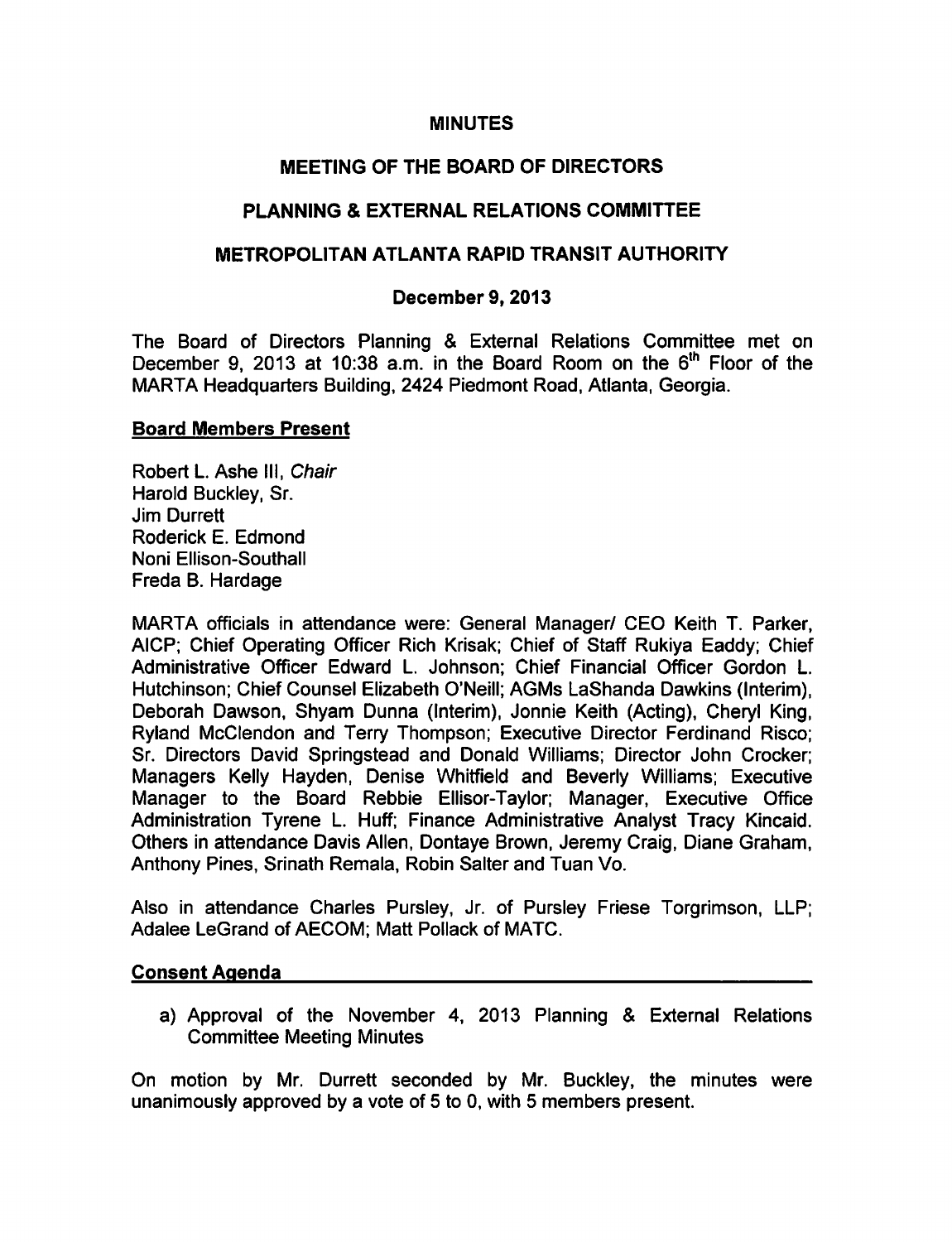#### Individual Agenda

# Resolution Authorizing Modification of the Contract for Procurement of **MARTA Concessions Snack Vending, RFP P25327**

Ms. Whitfield presented this resolution for Board of Directors' approval authorizing the General Manager/CEO or his delegate to approve the contract modification to modify the Minimum Annual Guarantee Base Rent for Agreement Year One to \$68,212.00; Agreement Year Two to \$90,000.00, and Agreement Year Three to \$92,000.00 for the three (3) year contract term, for a total modified contract value of \$250,212.00 for Contract P25327, procurement of MARTA **Concessions Snack Vending.** 

Dr. Edmond asked about the length of the contract.

Ms. Whitfield said three years.

Dr. Edmond asked why the City of Atlanta 1984 Grant of Easements for Airport Station was not noticed before.

Ms. Whitfield said MARTA performed due diligence, however, it was overlooked by internal measures.

Dr. Edmond asked how did Gilly determine a substantial loss.

Ms. Whitfield said the loss was determined through the help of a consultant. There was no sales history.

Dr. Edmond asked if they provided any ridership information to substantiate these numbers.

Dr. Crocker said Gilly provided figures based on sales per entry.

Dr. Edmond asked if MARTA considered putting the contract back out for bid.

Ms. Whitfield said MARTA received only one bid for the snack RFP, which was Gilly Vending and two for beverages - Gilly and Coca Cola. As a result, MARTA decided to wait until the end of the contract.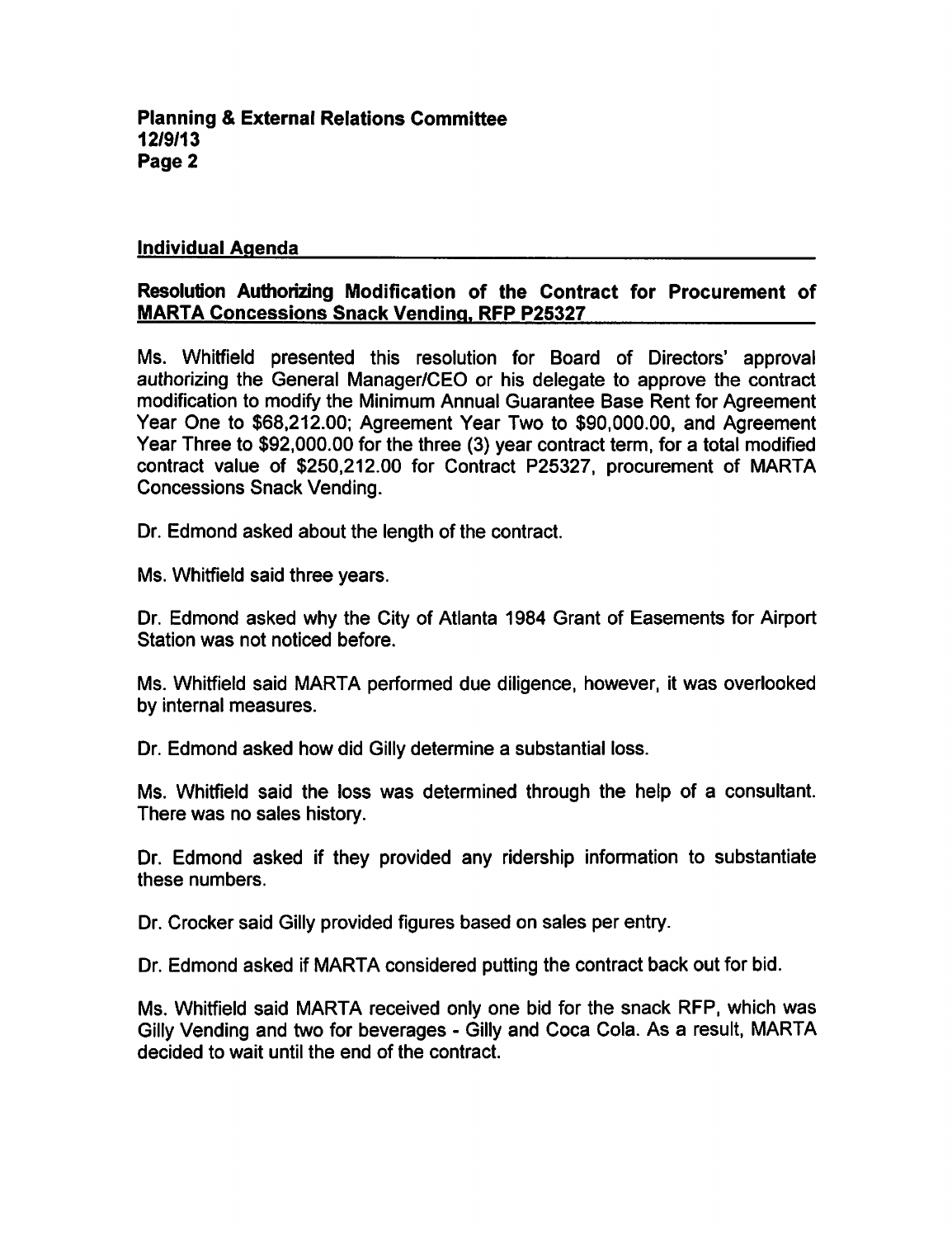Dr. Edmond said he is not comfortable with moving forward  $-$  there is a wide discrepancy and the Easement was not discovered beforehand. He recommended the Authority start over.

Mr. Hutchinson said one of the lessons learned is in the future MARTA will insist that estimated revenue is done station by station. When this contract expires, MARTA will be a much better position and will be able to put out the snack and beverage vending at the same time.

Mr. Ashe asked when will the snack and beverage vending go out.

Ms. Whitfield said MARTA will start the process in September 2014.

Mr. Ashe asked if MARTA approached the City about revising the Easement.

Ms. Whitfield said the City would have accepted a proposal for revenue sharing from MARTA but did not encourage MARTA to move forward with it because they would have to get the approval of some 100-200 concessionaires already doing business at the airport.

Dr. Edmond asked what if MARTA cancels the contract.

Mrs. O'Neill said there is a Termination for Convenience clause in the contract; however, the vendor paid for electrical outlets so MARTA would have to pay for that.

On motion by Mr. Durrett seconded by Mr. Buckley, the resolution was approved by a vote of  $4$  to 1, with 5 members present.

Dr. Edmond voted no.

# Resolution Authorizing the Solicitation of Proposals for Joint Development of Parcel D3166 at Brookhaven/Oqlethorpe University Station. RFP P31778

Dr. Crocker presented this resolution for Board of Directors' approval authorizing the General Manager/CEO or his delegate to solicit proposals for the Joint Development of Parcel D3166 at Brookhaven/Oglethorpe University Station by means other than competitive bidding, in accordance with Section 14(m) of the MARTA Act, through the use of Request for Proposals.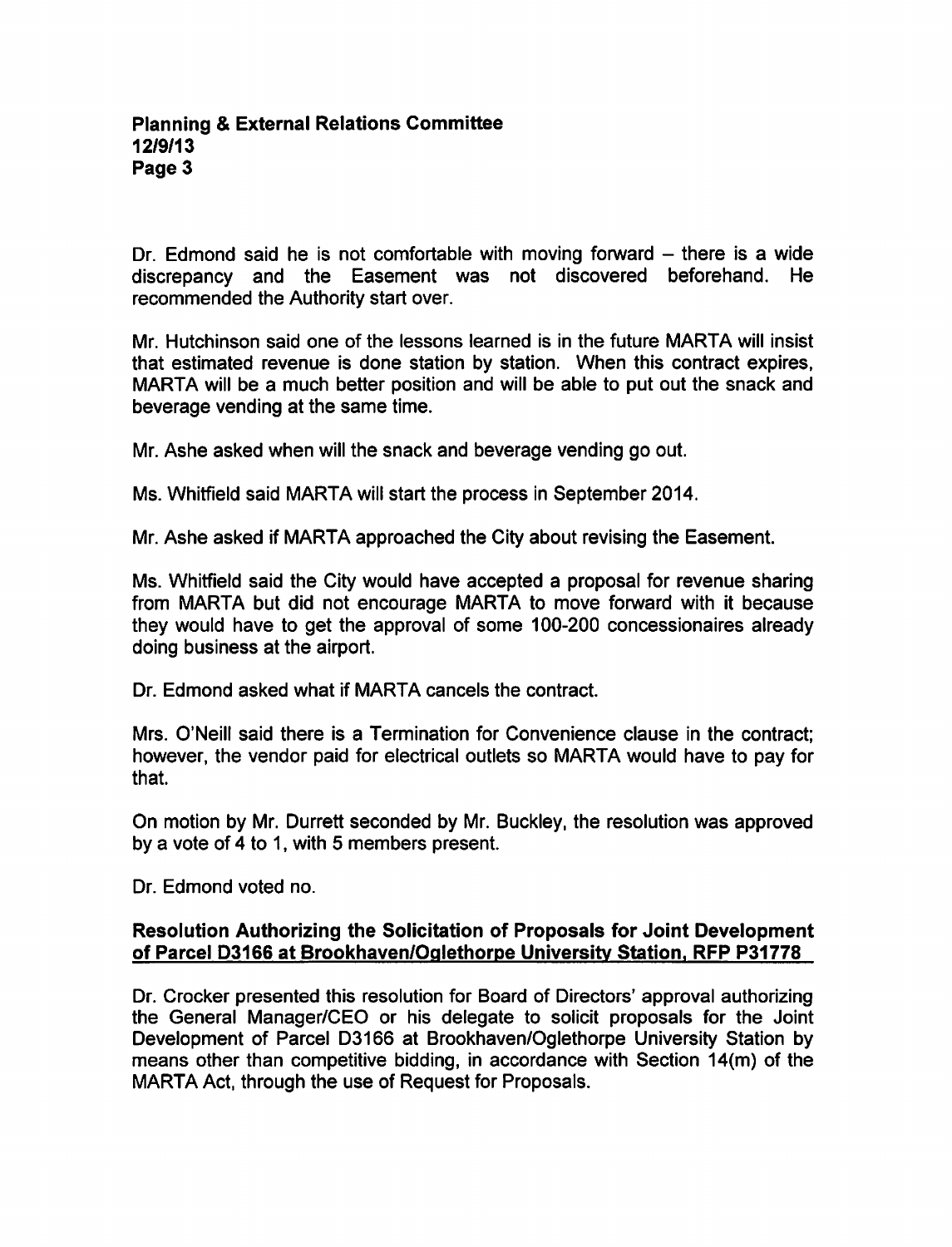Mr. Durrett asked about the property west of Parcel D3166.

Dr. Crocker said the property is a detention center that MARTA owns near the Brookhaven Library.

Mr. Durrett asked if this could become a larger opportunity.

Dr. Crocker said there has been some discussion about moving the library.

Dr. Edmond said MARTA should be very specific in its responses as it relates to city ordinances.

Dr. Crocker said MARTA has changed the language of its responses based on previous Board discussion.

Mr. Ashe asked if the City of Brookhaven will have a role in the evaluation phase.

Dr. Crocker said MARTA has asked and is waiting to see if Brookhaven are part of the development. It is in discussion.

Mr. Ashe asked if that is problematic.

Dr. Crocker said they could serve as a non-voting member on the Evaluation Committee.

On motion by Mr. Durrett seconded by Mr. Buckley, the resolution was approved by a vote of 4 to 0, with 5 members present.

Mrs. Hardage abstained.

# Briefing - Proposed Service Changes for the April 2014 Mark-up

Mr. Hayden briefed the Committee on the proposed Service Changes for April 2014 subject to comments from the public at Public Meetings as well as a Public Hearing.

# April 2014 Mark-up Highlights

- Improve On-Time Performance
- Improve Weekend and Midday Bus Frequency
- Improve Rail Service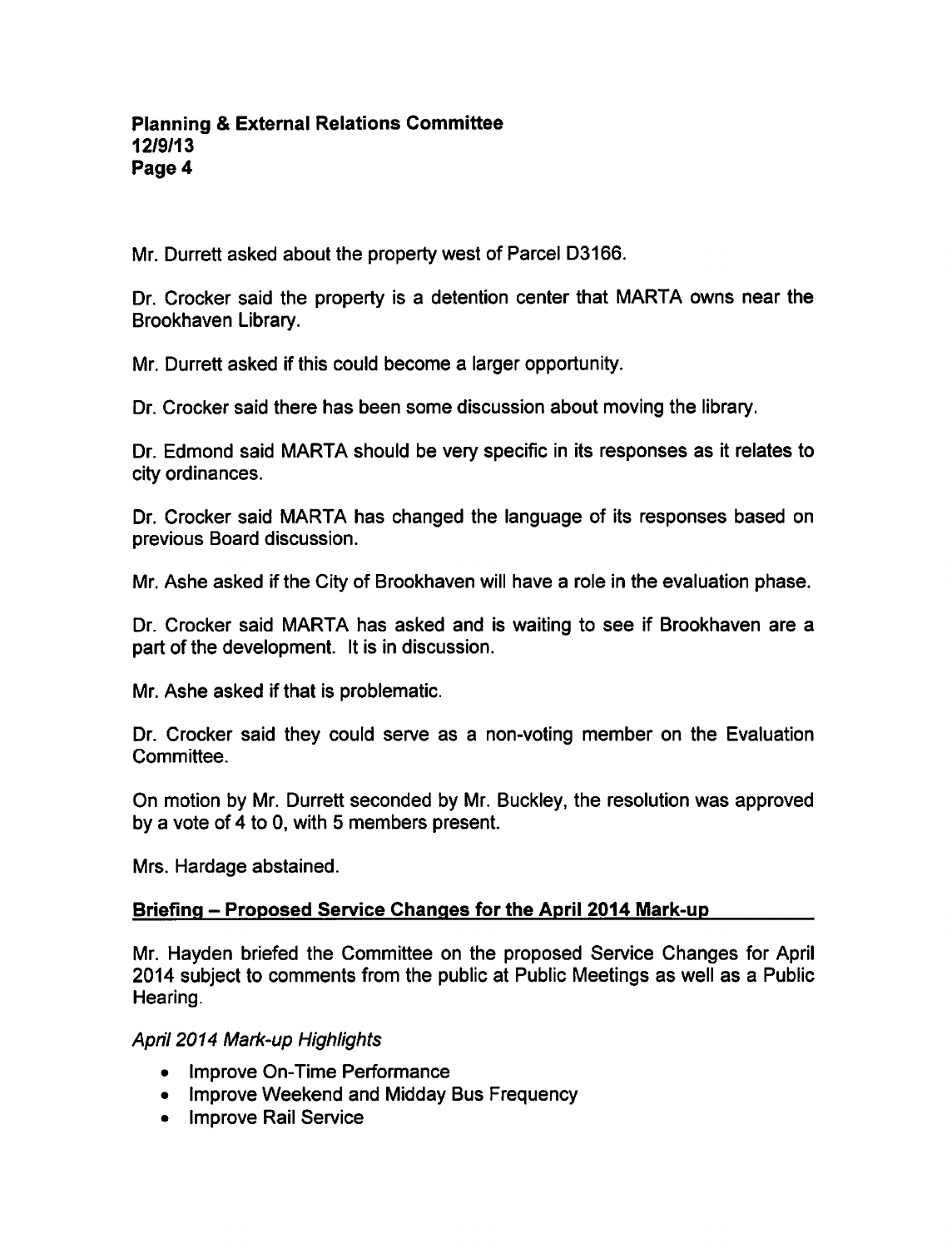# Planning External Relations Committee 12/9/13 Page 5

- Improve Bus Route Efficiency-"Right Size" The Service
- Respond To Customer Requests

# Improve On-Time Performance

- Analyze total trip times and delay locations
- Focus on, but not limited to 5 weekday routes, 3 Saturday routes and 3 Sunday routes having the highest LATE trip recordings
- Analyze passenger loads
- Modify frequency of service as necessary
- Adjust trips where necessary

# Improve Weekend and Midday Bus Frequency

- Improve the frequency of service during the midday weekdays and on weekends for some services as demand warrants
- Improve peak service as bus availability allows

# Improve Bus Route Efficiency

"Right Size" Services; Match ridership demand to service frequency during  $\bullet$ the peak hours of service

# Improve Rail Service

• Improve frequency of Rail Service during peak periods

# Public Hearing Schedule

- Where  $-4$  Separate Locations (to be determined)
- When  $-$  Week of January 13, 2014
- $\bullet$  Time (to be determined)

Dr. Edmond said he would like to revisit the Braves shuttle data  $-$  how much is it costing MARTA versus the revenue received from it as well as the market value of the service.

Mr. Parker said that information was recently reviewed and will be provided the Board in the coming weeks.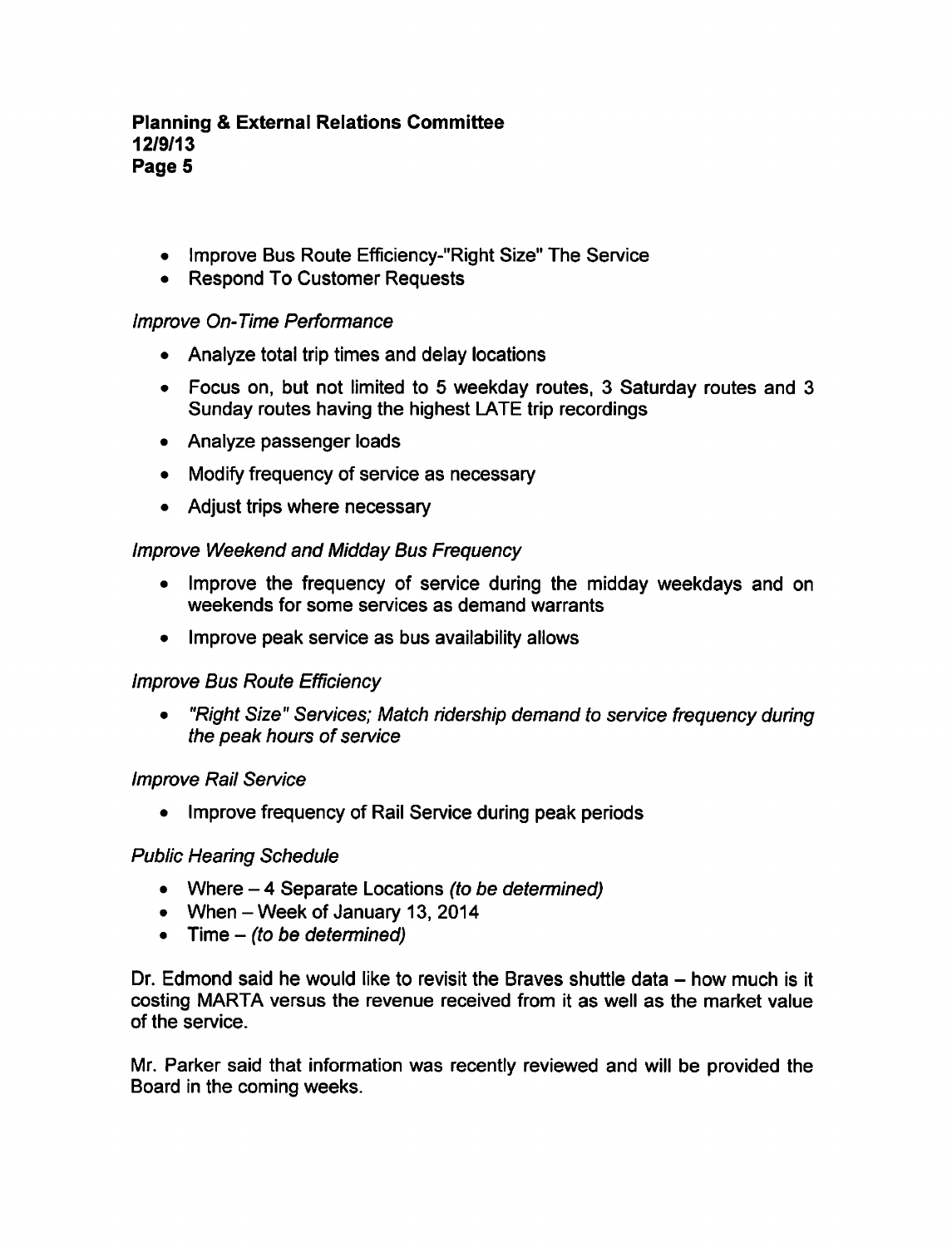#### Briefing - Quality of Service

Dr. Salter presented the Fiscal Year 2013 Annual Quality of Service Study.

- The Quality of Service (QOS) Survey is a comprehensive survey that tracks customer satisfaction and perceptions of MARTA's service attributes throughout the year
- The QOS FY2013 Annual Presentation includes findings from 6,715 surveys that were collected from July 2012 through June 2013, with comparisons to previous fiscal years
- In FY2013 there were modest increases in satisfaction with rail service  $\bullet$ and with MARTA overall
- The number of performance attributes that riders perceived to be strengths remained low, and a high number of performance attributes remained in the focus quadrant (high in importance but low in performance)
	- The initial increase in focus attributes and decrease in strengths occurred in FY12
- Performance attributes in the focus quadrant are related primarily to communication, service delays and weekend service
	- o Strengths were performance attributes related to safety, weekday service and buses displaying correct information
- Fewer patrons observed nuisance behaviors on the buses, trains and in rail stations in FY13
- In FY12 the percentage of riders who reported seeing the six most common nuisance behaviors declined after spiking upwards in FY11
- The rise in reported nuisance behaviors in FY11 followed cutbacks in personnel but were significantly reduced by a MARTA Police campaign in FY12
- In FY13 reports of these behaviors remained low or continued to decrease
- Almost three-fourths of riders who had seen a nuisance behavior in the  $\bullet$ past 30 days said that it had not changed their feelings about MARTA or their riding behavior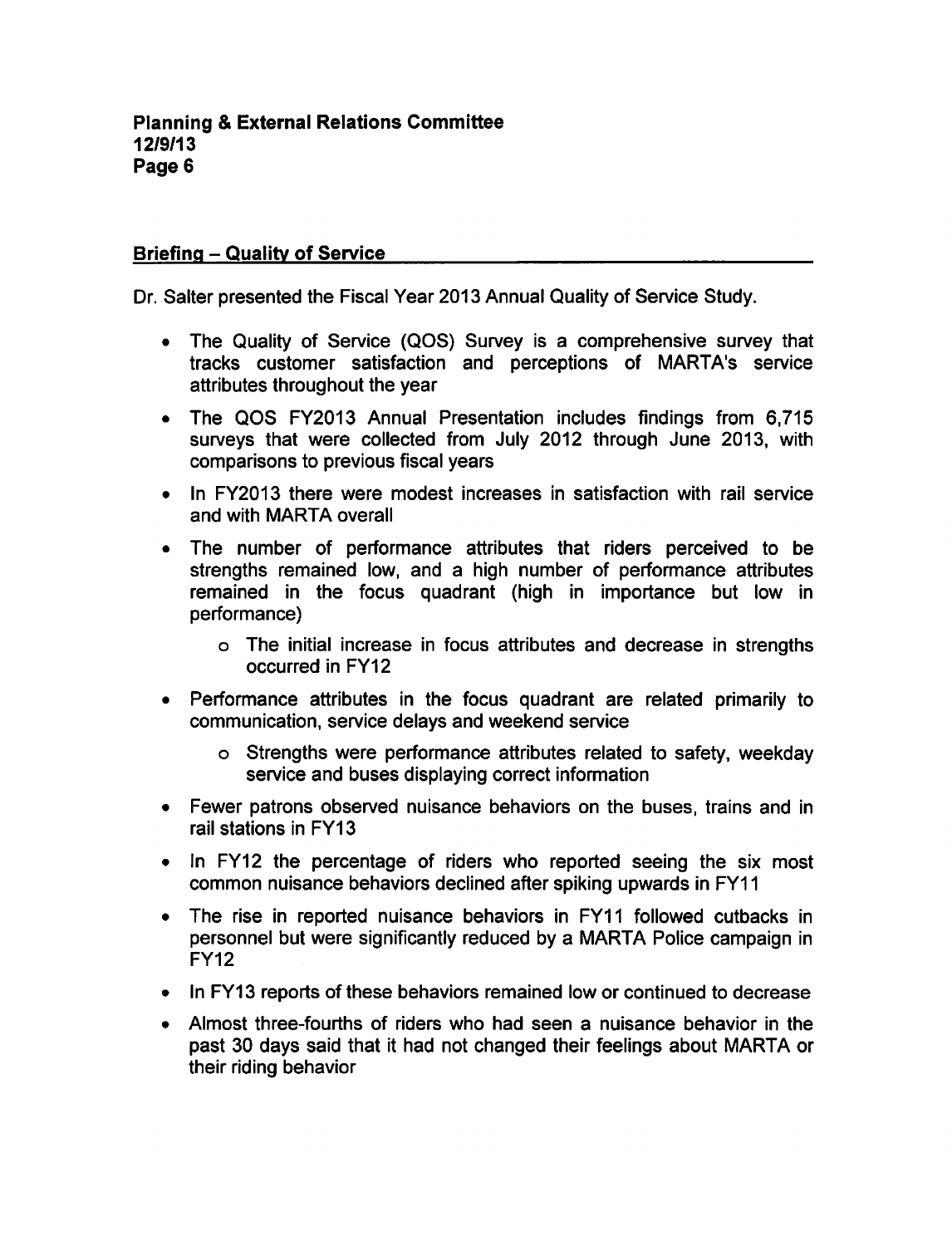#### **Planning & External Relations Committee** 12/9/13 Page 7

- About one-fifth of riders said that their opinions had worsened at least a little and made changes in their riding behavior such as avoiding certain times or locations or riding less
- The Quality of Service Survey will continue monitoring the reported  $\bullet$ incidence of nuisances, their impact on rider perceptions and behavior and changes that may be attributed to the Authority's Ride with Respect campaign

Mr. Ashe asked how does MARTA's On-Time Performance metrics compare with customer perception.

Mr. Parker said the customer's perception is accurate. MARTA's fleet quality is not where it needs to be which leads to service interruptions and delays. Over the next six months, MARTA's fleet will undergo a complete overhaul. This along with other strategies will address OTP.

#### Other Matters

Mr. Parker announced the resignation of Deborah Dawson, Assistant General Manager (AGM) of Human Resources, effective December 13, 2013. Parker thanked Mrs. Dawson for her years of service to the Authority and wished her well as she accepts a new position within the state government of Rhode Island. He added that while the Authority searches for a replacement. LaShanda Dawkins, from MARTA's Legal Services Department, will serve as Interim AGM of Human Resources.

\*\*\*\*\*\*\*\*

Mrs. McClendon announced the following upcoming events:

- $\triangleright$  Title VI Community Meeting
	- $\circ$  December 9 1:00pm
	- $\circ$  December 10 6:00pm
	- $\circ$  December 12 6:00pm
- $\triangleright$  State of MARTA December 13 7:30am
- $\triangleright$  MARTOC Meeting December 13 2:00pm
- $\triangleright$  Customer Appreciation Event at Five Points December 19 4:45pm
- $\triangleright$  Employees' Charity Club Holiday Shop December 20-21 8:00am
- $\geq$  ASO Performance at Arts Center December 20 4:45pm

\*\*\*\*\*\*\*\*